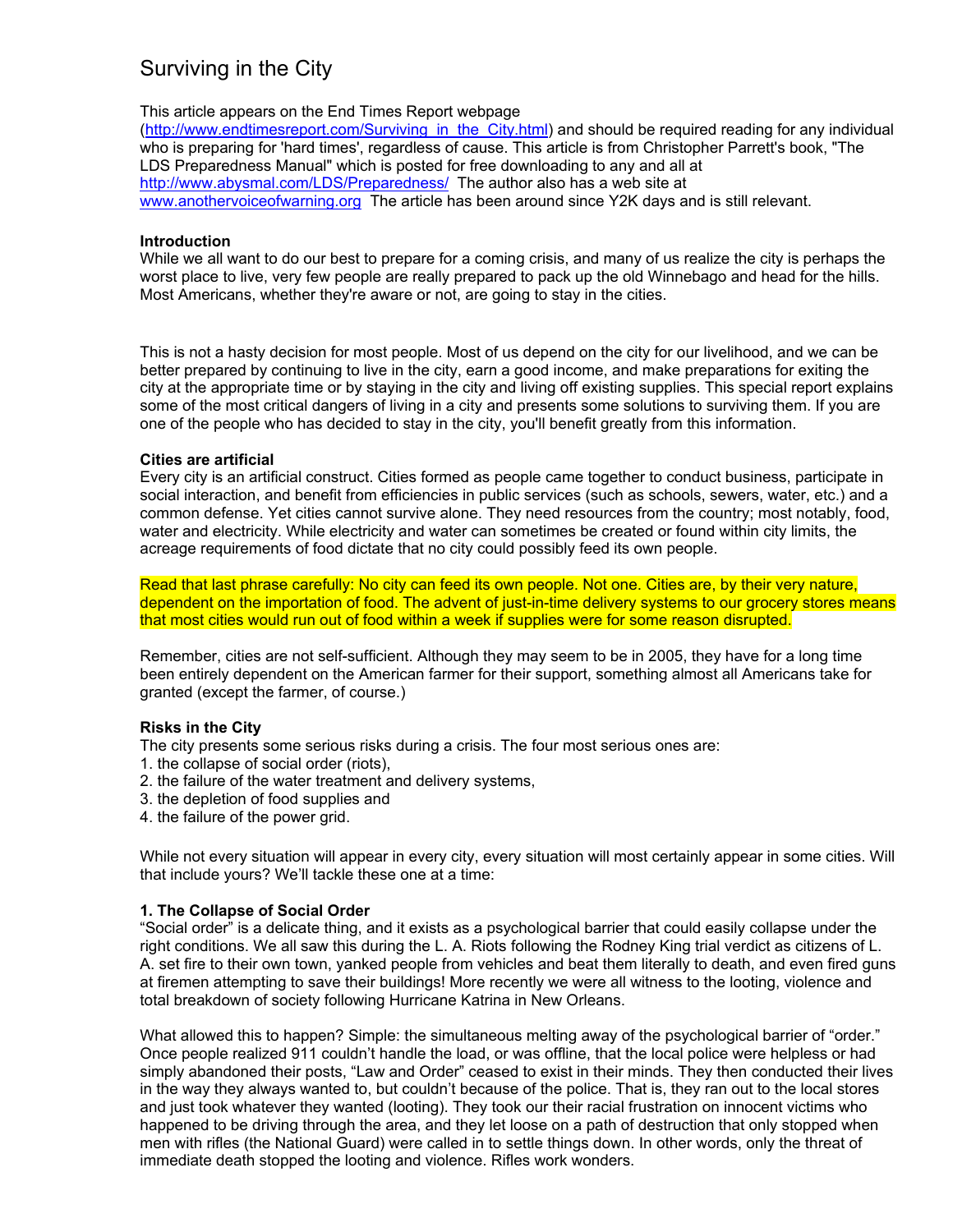Imagine store owners lying prone on the roofs of their stores with AK-47's, firing at anyone who approached. This is exactly what happened in Los Angeles. But worse, imagine the lawless horde firing at the rescue copters trying to bring in supplies to the desperate masses.

The National Guard eventually got things under control. This event was isolated, however, to one city. Imagine a hundred cities experiencing the same thing. Will the National Guard be able to handle the load? Not likely. What about local police? They aren't fools; if things look bad enough, they'll grab their families and head for the hills, just like they did in New Orleans. No pension is worth getting killed for. A few U. S. cities could be transformed into literal war zones overnight. It would require all-out martial law and military force to have any chance whatsoever of bringing order to these streets. And the reality is that there are not enough military in the USA to secure all of the cities if this happens.

This collapse of social order is perhaps the greatest risk of staying in the city during a crisis. **What, exactly, would cause this collapse of social order? Lack of three things: food, water, and money.** When people run out of food, some will begin ransacking their neighborhood, searching for something to eat. (Remember that in a city, a "neighbor" does not mean the same thing as a "neighbor" in the country. They are not necessarily your friends.) It won't take long, then, for violence to take over in some cities. While certain regions will certainly manage to keep things under control and people will form lines at the local (depleted) Red Cross shelter, other cities will see an explosion of violence. Imagine the gang-infested regions of L. A., Chicago, New York, St. Louis & New Orleans. Do you think those people are going to stand in line and wait? They already have guns; now they finally get to use them. Pent-up racial tensions & hostilities will simply serve as justification for shooting people of the same or other color in order to get their food.

Even if the food somehow gets into the cities, lack of money (due to the government not sending out checks) could cause the same thing. Eventually, lack of money results in looting and mass theft. As the stealing balloons, it also results in a collapse of social order. Water; the same thing (but faster). The collapse of social order is also very dangerous because it doesn't require any "actual" collapse of the power grid, telecommunications, transportation or banking. Social order is a psychological artifact. It is a frame of mind, and any global panic can quickly remove the mental barrier that right now keeps people basically "lawful."

#### **The Failure of Water Treatment and Delivery Systems**

Will the water treatment facilities fail during a crisis? Many will. Some won't. The problem lies in figuring out whether yours will. Certainly, they depend on electricity, and testing conducted on some plants has already revealed weaknesses in the system.

In one such test, the water treatment plant released a fatal dose of fluoride into the water system when tested. The computers thought they were 99 years behind in releasing minute doses of fluoride, so they made up the difference. If you happened to be downstream, drinking that water, you were dead. Fluoride, no matter what misinformed dentists tell you, is actually a fatal poison. A major crisis likely to demonstrate this fact in more than one city.

The most important question here, though, is about what will happen when the water stops flowing (or if it is flowing, but it's not drinkable). As you are probably aware, while people can live without food for long periods of time (2-3 weeks), water is needed on a daily basis. You can go 2-3 days without it, at most, but beyond that, you'll quickly turn to dust. [See www.EndTimesReport.com/water.html ]

That means people will do anything to get water, because to not have it means death. And guess where it's going to be the most difficult to actually get water? You guessed it: in the cities. During the first day of the water crisis, many people still won't figure out what's going on. They'll figure it's a temporary breakage of a water main and the government will get it fixed within hours. As those hours stretch into the next day, these people will get very worried.

By the second day, more and more people will realize the water isn't coming. At that point, you could easily see a breakdown of social order, as described in the previous section (as you can see, these things all tend to cause each other.). People will begin their "search for water," and the first place they're likely to go is where they always go for liquids: the grocery store, the local Wal-Mart, the 7-11. The shelves will be cleaned out rather quickly.

Beyond that (because those liquids aren't going to last long), you're going to see people engaged in a massexodus from the cities. They'll take the gas they have left in their tanks and they'll leave the city in search of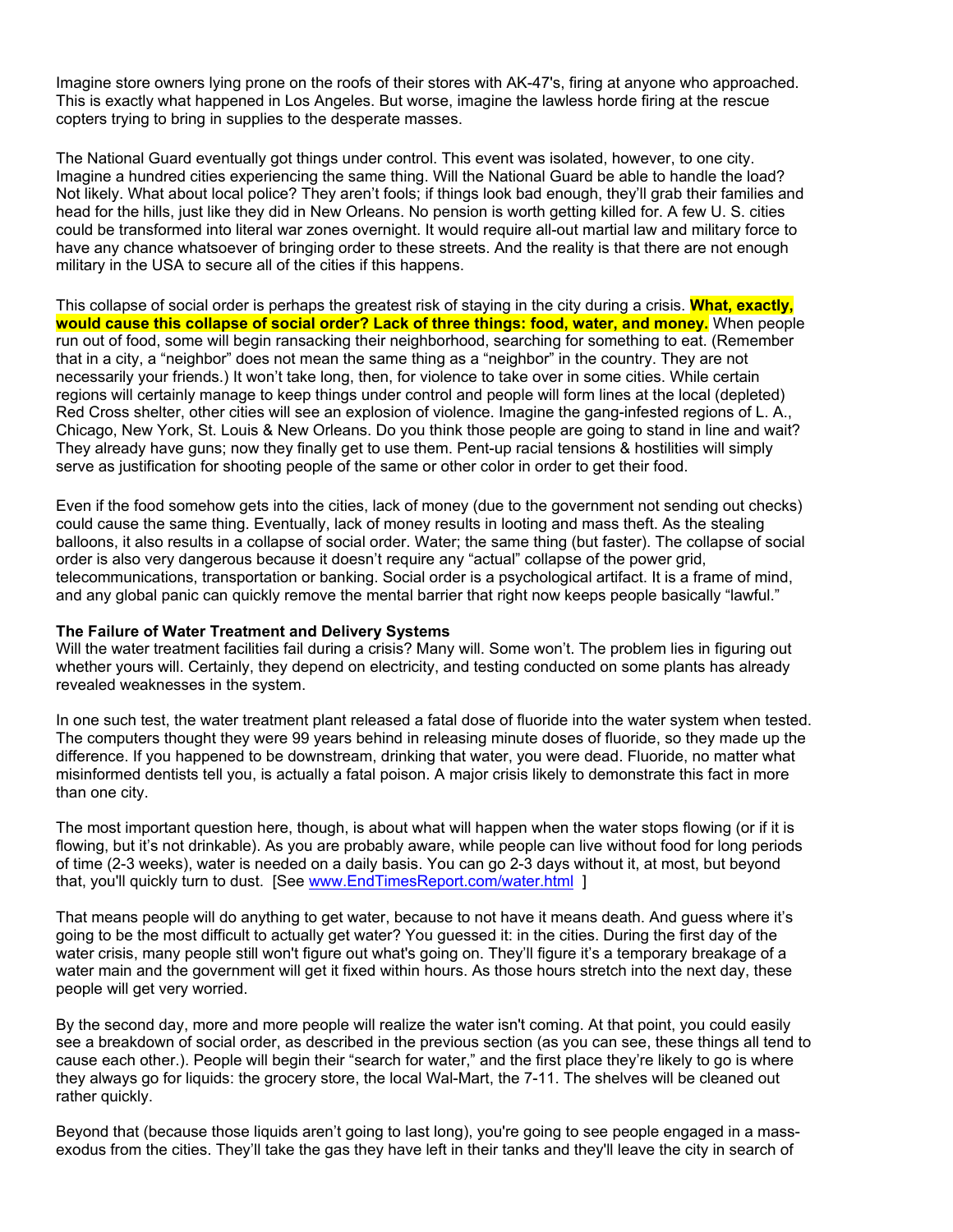water. Some will go to "Grandma's house" out in the country where they might at least find a pond or stream to drink from. Others will simply go on an expanded looting mission, stopping at any house they see and asking the residents (with a gun in their face, likely) if they have any water to "donate."

As a result of all this, if water stops flowing, here are the events you can expect to see in some of the worseoff cities:

\* Looting of all the grocery stores by the second or third day (remember New Orleans?)

\* Minor outbreaks of violence during the looting. Shop owners, for example, may attempt to defend their shops with firearms (ala L. A. Riots)

\* Mass exodus of residents from the city in search of water

\* Ransacking of any houses or farms within a gas-tank radius of the city, presumably by desperate people with guns

\* Mass traffic jams on the outbound highways as people run out of gas and abandon their vehicles (if bad enough, this could actually block the highways and trap people in the cities) (Remember Hurricane Rita?)

\* Mass outbreak of water-borne diseases as people use streams and rivers as both a water fountain and a bathroom. People crapping upstream are going to infect the people drinking downstream. Very few have any kind of water filtration device. That last point is really critical. Once the water flow stops, disease is going to strike.

#### **The Depletion of Food Supplies**

The food supplies will likely dwindle quickly as we approach a possible crisis due to people stocking up just in case. Once the crisis actually hits, expect to see breakdowns in the transportation sector that will result in major delays in food delivery. This means food may arrive in sporadic fashion in some cities (if at all).

Once this happens, food suddenly becomes really valuable to people (even though they take it for granted today). And that means any small shipment of food that arrives will be quickly grabbed and eaten or stored. It only takes one week without food to remind people how much they actually need it, so expect the atmosphere to be that of a "near panic" if food is delayed by as little as three days. The level of panic will vary from city to city. Some cities or towns may experience very little difficulty receiving food. Others may face near-starvation circumstances.

Remember, the cities depend entirely on food shipped in from the farms and food processing companies. Also, note that if there's a water problem as mentioned in the previous section, and the mass exodus begins, the highways may be jammed up at critical locations, causing gridlock for the trucking industry. If we're lucky, some trucks will continue to roll. If we're not, assume that nothing gets through. [See www.EndTimesReport.com/food.html ]

A shortage of food ultimately results in the same behavior as a shortage of water. First, people eat what's in the pantry, then they loot the grocery stores. After that, with all local supplies depleted and no hope on the horizon, they leave the city and start ransacking nearby homes. Some will hunt in nearby forests, but most city-dwellers don't know how to hunt. In any case, anyone with the means to leave the city will likely do so soon after their food shortage begins.

#### **The Failure of the Power Grid**

Nothing is as suddenly obvious nor has such a gigantic psychological impact as the failure of the power grid. When the electricity stops, almost everybody knows it at the same instant (unless it happens at night).

Naturally, during the first few hours of the power failure, if it occurs, people will assume it's a temporary situation. Maybe a tree fell on some power lines, or perhaps a transformer blew up somewhere nearby. They'll sit tight and wait for the power to come back on.

What if it doesn't? Then the city faces a severe problem. Without power, obviously, everything shuts down. Within hours, the looting begins in the more crime-ridden cities (we saw this in New York a few decades ago.). The longer the power stays off, the worse the social disorder.

The loss of power will bring the entire city to a halt. While vehicles may get around for a few more days (using whatever fuel they have left), businesses obviously won't be operating. Houses that depend on electricity for heat will quickly reach Winter temperatures, freezing many occupants to death. [See www.EndTimesReport.com/kerosene.html ] While those that depend on electricity for Air Conditioning will just as quickly reach Summer temperatures, resulting in death from heat stroke. Hospitals and police stations may have generators on hand, with a few days worth of fuel, but in short order, that will be depleted, too.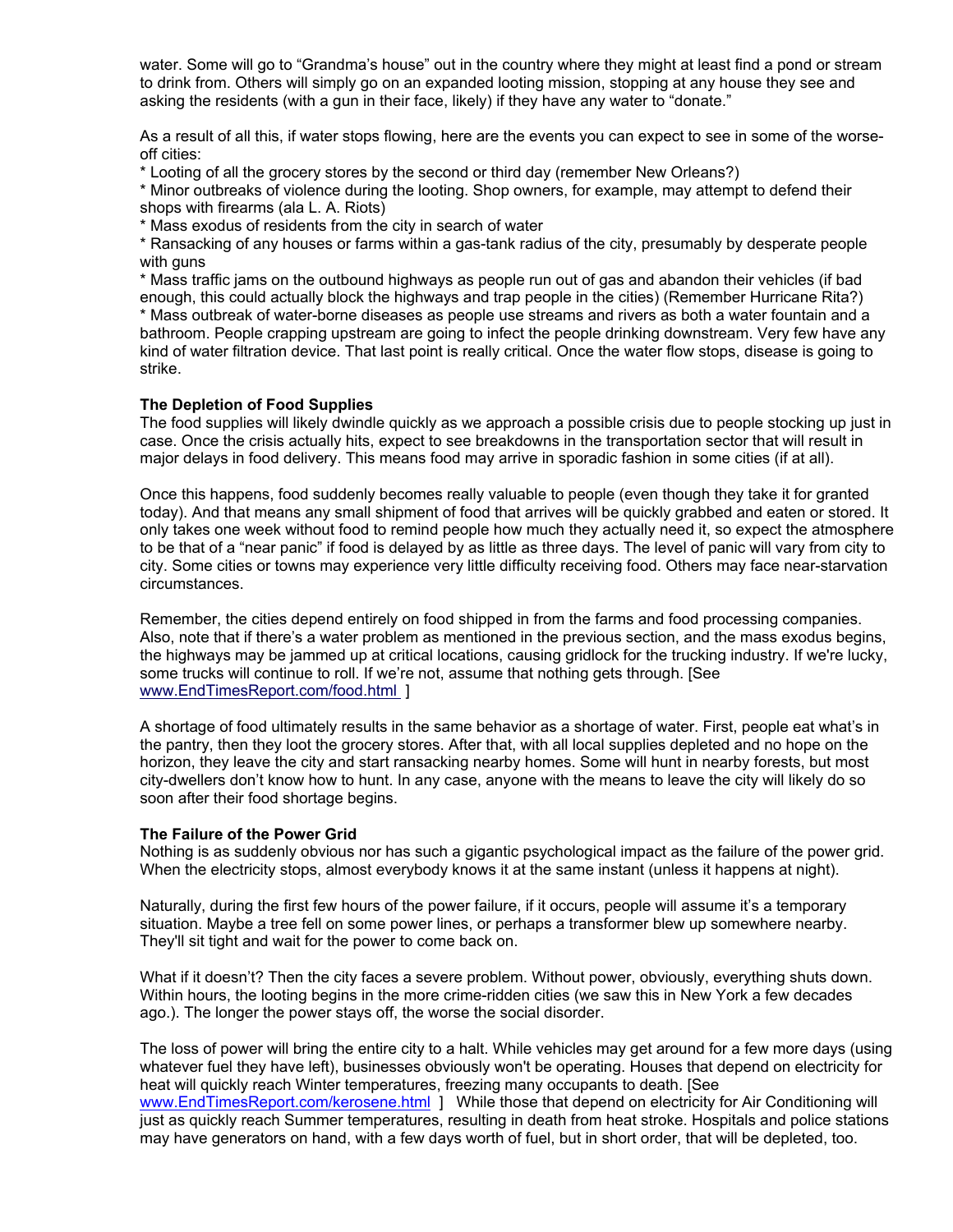But the water treatment plant will almost certainly be off-line without power, causing all the events mentioned in the water section, above. Let's face it, the power is the worst thing to be without in the city. If you have power, you can survive a food shortage, perhaps even a short water shortage. But without power, all bets are off. If you have a "bug-out" vehicle stocked and ready to go (see below), this might be the time to bail.

# **Solutions in the City**

Okay, so you're stuck in the city. You've made the decision to stay. You've read the problems above, you believe they make sense, and you're intelligently frightened. What now? You really have two strategies. You can:

\* Stay and defend your house

\* Bug out (leave the city and head for the hills)

Important! This is not an either/or situation. You can begin by staying in your house and assessing the situation. You'll want to have a "bug-out" vehicle stocked and ready, just in case, if you can afford one, but you may never actually choose to bug out. You'll have to be the ultimate judge of this. Just remember that when you bug out, you face major risks and disadvantages. Among these:

- 1. You're severely limited in how much you can carry -
- 2. You have limited range due to fuel -
- 3. You expose yourself to social chaos, roadblocks, random violence, etc. -
- 4. Your house will certainly be looted while you're gone -
- 5. You run the risk of mechanical breakdowns of your vehicle -
- 6. You must have a place to go that you know is in better shape than where you currently are.

In general, unless you have a specific, known safe place as your final destination, I don't advise people to bug out. Just "heading for the hills" is a very poor plan. You might not make it. But heading for Grandma's house or some known, safe place could be a very good plan indeed, depending on whether Grandma is ready, willing and able to accept you! [This subject is covered in depth in my booklet, "Evacuation and Relocation."]

For these reasons (and more), staying and defending your house is sometimes the only reasonable course of action, even if it seems dangerous. For the most part, looters and people looking for food are going to have plenty of easy victims, so if you show a little willingness to use force to defend your property, you'll likely send people on to the next house. [See www.EndTimesReport.com/homedefense.html ]

That is, until the next house is already empty and you appear to be the last house on the block with any food and water left. If you're in a bad enough area, your neighbors may "gang up" on you and demand your supplies or your life. This is truly a worst-case scenario, and unless you literally have a house full of battle rifles and people trained to use them (and the willingness to shoot your neighbors), you're sunk. This is why the best situation by far is to keep your neighbors informed and help them get prepared. Then you (both your member and non-member neighbors) can act as a group, defending your neighborhood and sharing the supplies you have with anyone willing to help defend you.

When you have this kind of situation going, your neighbors realize you are their lifeline. You supply them with food and water, and they will help support you because they are, in effect, supporting their own lives. The best situation is when your neighbors and other ward members have their own food and water supplies. That way, they aren't depleting yours, and they have a strong motivation for getting together with you defend your neighborhood. (More on this below.)

# **Storing (and Hiding) Your Food**

Storing food is just as important in the city as in the country, but hiding it is far more important. That's because in the worst areas, marauders will be going from house to house, demanding your food or your life. If you're dumb enough to put everything you own in the obvious places, you might as well not buy it in the first place. They will find it. To count on having any amount of food left over after the marauders break in, you'll need to hide your food.

One alternative is to plan on defending your home with force. If you have enough gun-wise people in the house, and enough firearms and ammo, you can probably pull this off. But most of us aren't nearly as experience with firearms as the gang members. A better alternative might be to plan on bringing you supplies to your ward/stake building where all of the Saints can both pool and defend their resources. This of course will depend greatly on your local Bishop and Stake President.

Back to hiding: the best way to hide your food is to bury it. You'll need airtight containers, long-term food that won't rot and you'll need to plan ahead. Bury your food at night so nobody will notice, and make sure you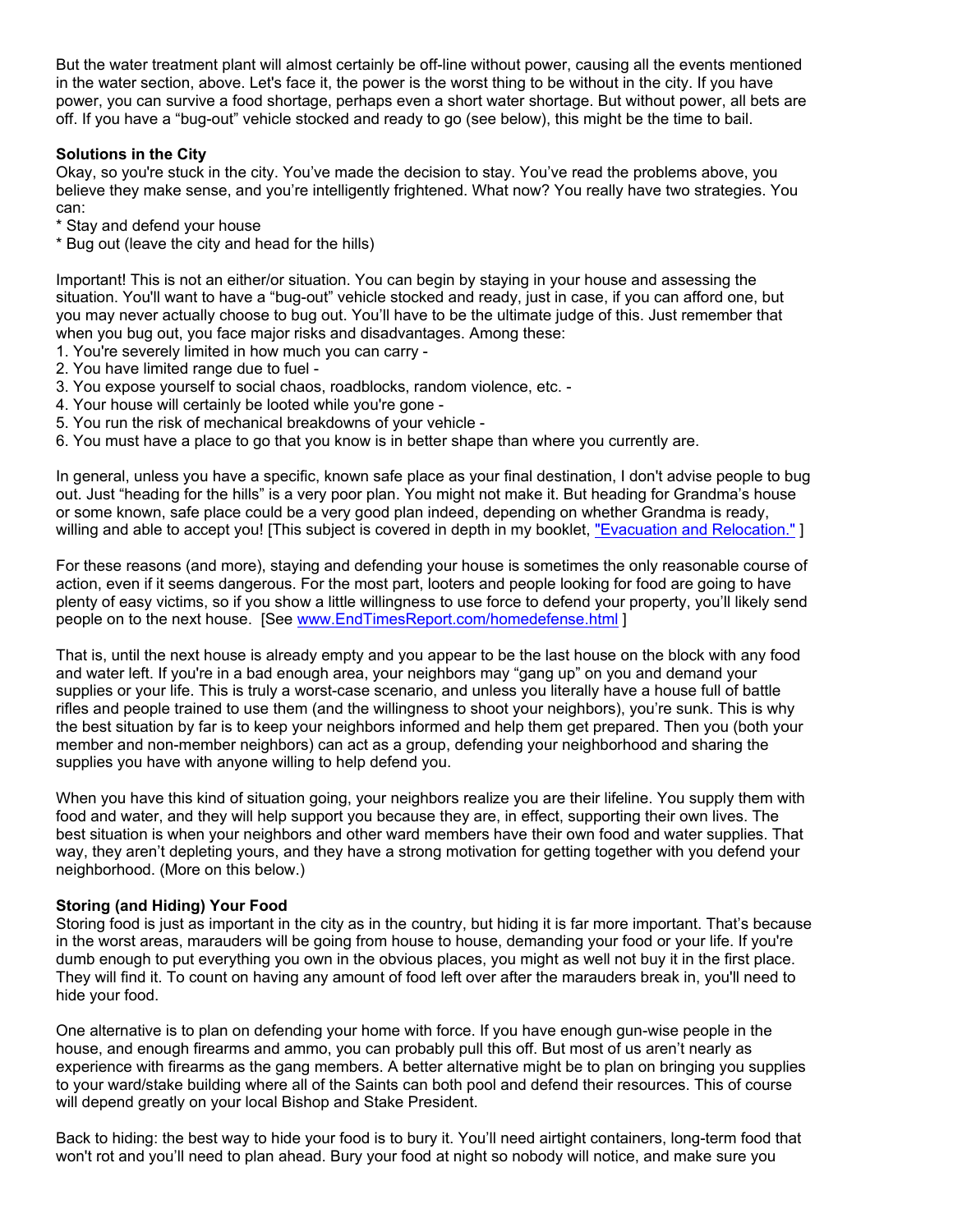don't leave the map on the refrigerator door! (Better to memorize it!) Try to get the ground to look normal after you're all finished. You'll want to bury your food as early as possible because it gives the grass time to regroup over the spot. If you're in an area that snows, you'll have a great concealment blanket! Most food marauders won't go to the trouble to dig up food, especially if you insist you don't have any.

Best plan: Have some smaller amount of food stashed around the house, letting them find something. Better to give them something and send them on their way. The art of hiding your food is an ancient one. You've got to get creative. Use the walls, the floors, and the structure of the house.

If hiding your food is simply not an available alternative, then try not to advertise it. Keep it put away in your house or garage in as discreet a manner as possible. Don't make a point of telling people that you have a years supply (or more). Word gets around fast that Bro. Jones has a ton of food in his garage. Boxes of food fit nicely under beds, behind furniture, in the attic, etc.. Be Creative!!

To sum up the food storage, you really have three strategies here:

- \* Store it all in your house and plan on defending it by force.
- \* Bury it in your yard in case you get overrun by looters.
- \* Store part of it in your house, and hide the bulk of it.
- \* Relocate all of it as soon as you recognize a major disaster is in progress

One of the best ways to store food for burying, although it will only last 2-3 years in high-humidity areas, is to purchase 55-gallon good-grade steel drums. You can get them from: Memphis Drum Service, 3299 Tulane, Memphis, Tennessee 38116 (901) 396-6484; (800) 960-3786) The drums are only \$16.50, but shipping them is around \$30 each. Once you obtain the drums, dump in your grains or other food items. If you purchase bags of food from Walton Feed, this is the perfect way to store it. Don't leave it in the bags unless you're actively eating it. [Note: Plastic barrels do not rust.]

Then sprinkle some diatomaceous earth into the drum. You'll need about two cups to treat a 55-gallon drum, and it must be mixed in well. Diatomaceous earth is made from ground up sea shells, and it kills bugs by getting into their joints. You can get some from: Perma-Guard, Inc. 115 Rio Bravo S. E. Albuquerque, New Mexico 87105 (505) 873-3061

This diatomaceous earth is food grade, and on the bag it says, "Fossil Shell Flour." Their prices are one pound, \$4.90; 2 lb., \$8.05; 5 lb., 14.70, 10 lb., \$18.00; 50 lb., \$24.95.

Once you get these drums filled and sealed, you can then bury them in your yard. This is actually a HUGE UNDERTAKING and is a LOT more difficult than it sounds, since you'll need to dig to a depth of around 5 or 6 feet in order to sufficiently bury these drums. You're likely to attract a lot of attention unless you do it at night, and you'll definitely be removing a lot of dirt that you'll need to find some use for. Because the drums are steel, they will also deteriorate unless you line the outside with plastic (a good idea) and treat the drums with some kind of protectant or oil. (Don't use WD-40.) Even Vaseline would work well, although you would definitely need a lot to coat a 55-gallon drum.

When you're all done, you should have your protected grains in 55-gallon drums, buried in your yard and protected against the humidity of the surrounding earth. It's a big effort, but then again, the food inside may save your life. You'll find it much more efficient to bury several barrels at once; side by side.

In reality it would be faster and easier to simply build a false wall in your garage and seal up your food behind the false wall. Sure, you might loose 2-3 feet of useable space in your garage, but the tradeoff is knowing everything is safe and sound.

#### **Storing Extra Water**

Water can be stored in exactly the same way, although you might want to bury the barrel before you actually fill it with water. Make sure you treat your storage water, rotate it or have filters on hand when you get ready to use it.

If you don't have a yard, or it's not practical to bury your water, you'll have to store water inside your house. This can get very tricky because water takes up a lot of space and it's very difficult to conceal. It's best to get containers made for long-term storage, but in a pinch, you can use almost any container: soda bottles, milk jugs (although it's very difficult to rinse the milk out), and even rinsed bleach bottles (in that case, you won't need to add bleach). But a lot of these containers will deteriorate quickly, and they may break easily. Also, consider what happens if your water may be subjected to freezing. Will your containers survive? Be sure to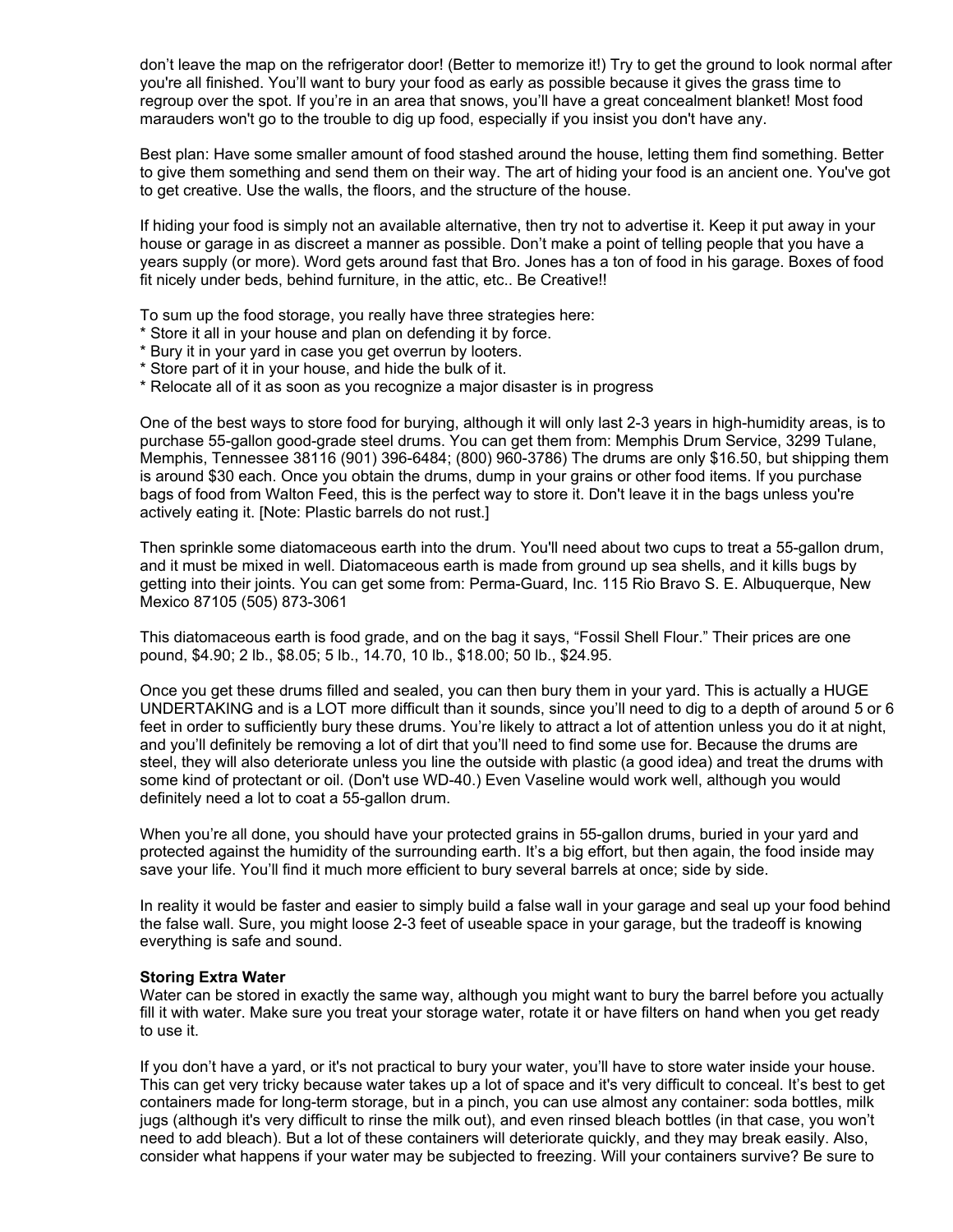leave enough air space to handle the expansion. [See www.EndTimesReport.com/water.html ]

In order to prepare yourself for the water shortage, assuming you're going to stay in the city, stock at least six months of water at a minimum two gallons a day per person. That's nearly 400 gallons of water if you have two people.

Of course, even with the best in-house preparations, you may find yourself depleted of water supplies. In this situation, one of your best defenses is to have a really good water filter (like the Katadyn filter) that can remove parasites and bacteria from the water. You can also treat your water in other ways (iodine, distillation, silver solution, bleach, etc.). Armed with these items, you can safely use stream or river water (or even pond water) for drinking.

## **WATER WELLS**

By far, the best solution for obtaining long-term water supplies is to drill a well. Buy the best-quality handpump available (cast-iron pumps available from Lehman's) and a good cylinder. They will last a lifetime if installed properly. With this setup, you'll have a near-unlimited supply of water.

The total cost of doing this, depending on where you live, ranges from about \$4000 - \$6000. Is it worth it? If you've got the money, I think so. However, many cities simply don't allow the drilling of wells, so you may not be able to get one drilled even if you want to.

The deeper your well, the more expensive it gets. Most well drilling companies charge by the foot. When water is deeper, you also need a bigger pump and a more powerful cylinder, so the costs tend to really grow the deeper you go. If you can find water at 20', you're very lucky and it might not cost you even \$2000. If you have to go down to 200', it might cost you \$7500, and you're at the depth limit of hand-powered pumps anyway.

# **Defending Your Life and Property**

Let's talk about force. No doubt, there are plenty of nice people in this country, and I think that in small towns and rural areas, people are going to find ways to cooperate and get along. I also think, however, that some cities will suffer complete social breakdown and violence will rule. If you happen to be stuck in one of these cities, you're going to need to use force to defend your house. The section that follows discusses what I consider to be extreme responses to violence in the most dire situations. Hopefully, you won't find yourself in these circumstances, but if you do, the information below may be valuable.

Important: Do not use your lights at night. If you are stocking propane-powered lanterns, solar-powered flashlights, or other unusual supplies, using them at night will announce to everyone within line of sight that you have more than the "usual" supplies. Expect them to come knocking in your door. [See www.EndTimesReport.com/lighting.html At most, let a fire burn in the fireplace, but in general, avoid drawing attention to your house.

Defending your house is a crucial element on your stay-in-the-city plan. Make your house your fortress, and hold drills to help other family members practice some of the more common activities such as hiding, defending, evacuating, etc. Some useful items for home defense include:

- \* A guard dog
- \* Pepper spray
- \* Firearms
- \* Smoke bombs (military-grade)
- \* Trip wires

Let's go over these: The guard dog is certainly a welcome addition to any family trying to defend their house. Although he probably eats a lot of food, the investment is worth if. Dogs also tend to sleep light, so let them sleep right next to the food storage areas, and make sure you sleep within earshot. If the dog barks, don't consider it an annoyance, consider it an INTRUSION.

Pepper spray is a great alternative to the firearm. It will incapacitate people and certainly give them a painful experience to remember. On the downside (potentially), it might just remind them that next time they come back for food, they better kill you first. So understand the limitations of pepper spray.

Firearms are useful for obvious reasons. In the worst-case scenario, when looting is rampant, you may have to actually shoot someone to protect yourself or your family. If you're squeamish about pulling the trigger under these circumstances, don't plan to stay in the city. Use the "bug out" plan instead.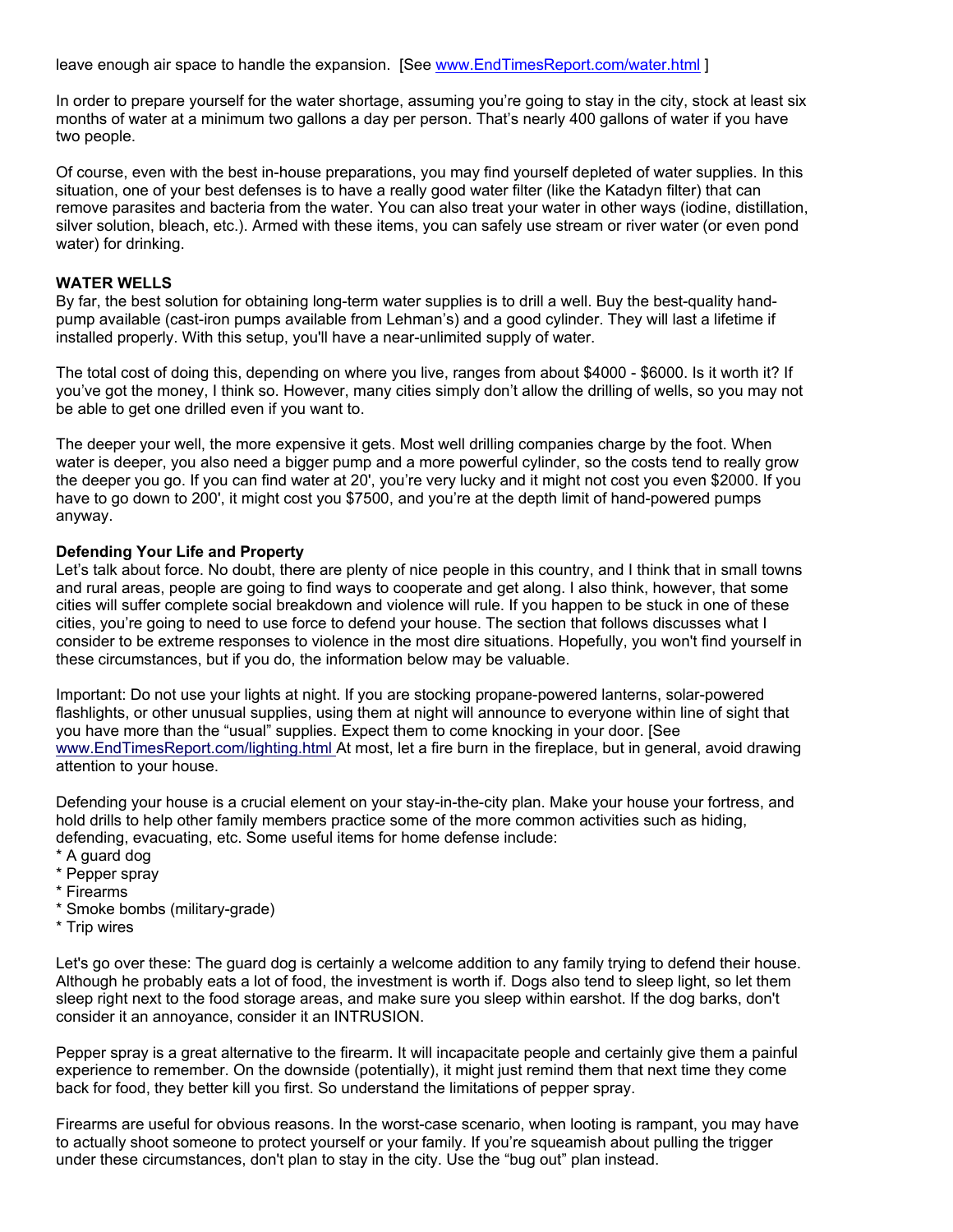Smoke bombs can be useful for covering a planned escape from your house. You can purchase high-volume smoke bombs that will quickly fill up any house with an unbreathable cloud of military-grade white smoke.

Trip wires are great perimeter defenses. You can buy them from Cheaper Than Dirt (they run a few hundred dollars). They will give you early warning if someone is approaching. You can connect the tripwires to flares, shotgun shells, light sticks or other warning devices. This way, you can have an audible or visible alert, your choice.

In addition to these devices, you can make significant fortification-style improvements to your home. While none of these are very affordable, they certainly help defend your home:

\* Replace glass windows with non-breakable Plexiglas

\* Add steel bars to the windows

\* Replace all outside door locks with heavy-duty deadbolts

\* Replace all outside doors with steel doors, preferably without windows

\* Remove bushes and other shrubs where people might hide

\* Black out the windows entirely to avoid light escaping at night (similar to what residents of London did during the WWII bombing raids)

\* Build secret hiding places for food, coins, or even people

\* Create escape hatches or passageways

\* Rig pepper-spray booby traps

These aren't as absurd as they might at first sound. Many people living in rough cities already have steel bars covering their windows, and removing extra bushes and shrubs is a well-known tactic for making your home a safer place.

#### **LIGHT**

To light your home when there's no electricity, try the following:

\* Use LED flashlights and rechargeable solar-charged batteries. You can buy all these items from the Real Goods catalog [Also see www.EndTimesReport.com/survival\_shop.html ]

\* Use propane-powered lanterns. You can find these in the camping section of your local Wal-Mart. Be sure to purchase extra mantles and store lots of propane.

\* Purchase quality oil lamps from Lehman's and stock up on oil. You can also purchase cheap kerosene lamps from the Sportsman's Guide or Wal-Mart, then simply purchase and store extra kerosene.

\* Buy extra candles.

\* Purchase lots of olive oil. Not only can you cook with it (and besides, it's a lot healthier than corn or vegetable oil), olive oil also burns as a clean candle fuel. You can float a wick in a jar half-full of olive oil and light the wick. Viola, a home-made candle. Olive oil is a fantastic item for your storage anyway because even if you purchase all the grains in the world, you'll still need cooking oil, and you obviously can't buy powdered cooking oil. Well-stored olive oil can last for thousands of years.

#### **STAYING WARM**

Did you know that people won't steal giant logs? Although they may easily steal wood you've already chopped, most people won't have any way of stealing logs. They're too heavy, and the vehicles won't have any gas left. For this reason, your best bet in regards to stocking fuel for your house is to stock up on UNCUT wood logs.

It takes a lot of extra research to find out how to get them (took me a few weeks of asking around), but you can find a source if you look hard enough. Or you can usually get a permit to go out and cut your own. The effort is worth it, because this will give you a ready-to-go source of heat and fuel that cannot be easily stolen.

The catch, of course, is that you'll need equipment to cut and chop the wood. A chainsaw is REALLY nice in this way, but it requires fuel. Fortunately, chain saws don't use much fuel, so if you have a way to store as little as 50 gallons or so, you've got enough to power your chainsaw for a few years (at least!). You'll need fuel stabilizers, too, which you can buy at your local Wal-Mart. (Be sure to buy extra chains for your chainsaw, too.)

You'll also need splitting hardware. You can buy log splitters or just buy an axe, a wedge, and a sledgehammer. [This is too simplistic: See www.EndTimesReport.com/woodcutting.html ] Better yet, buy all four so you have a choice of what to use. And remember, wood splits much better when it's frozen, too, so you might just wait until the cold hits in Winter to start splitting your wood. Only split a little at a time, because you don't want to end up with a big pile of nicely-split wood sitting out in your yard. It will invite theft from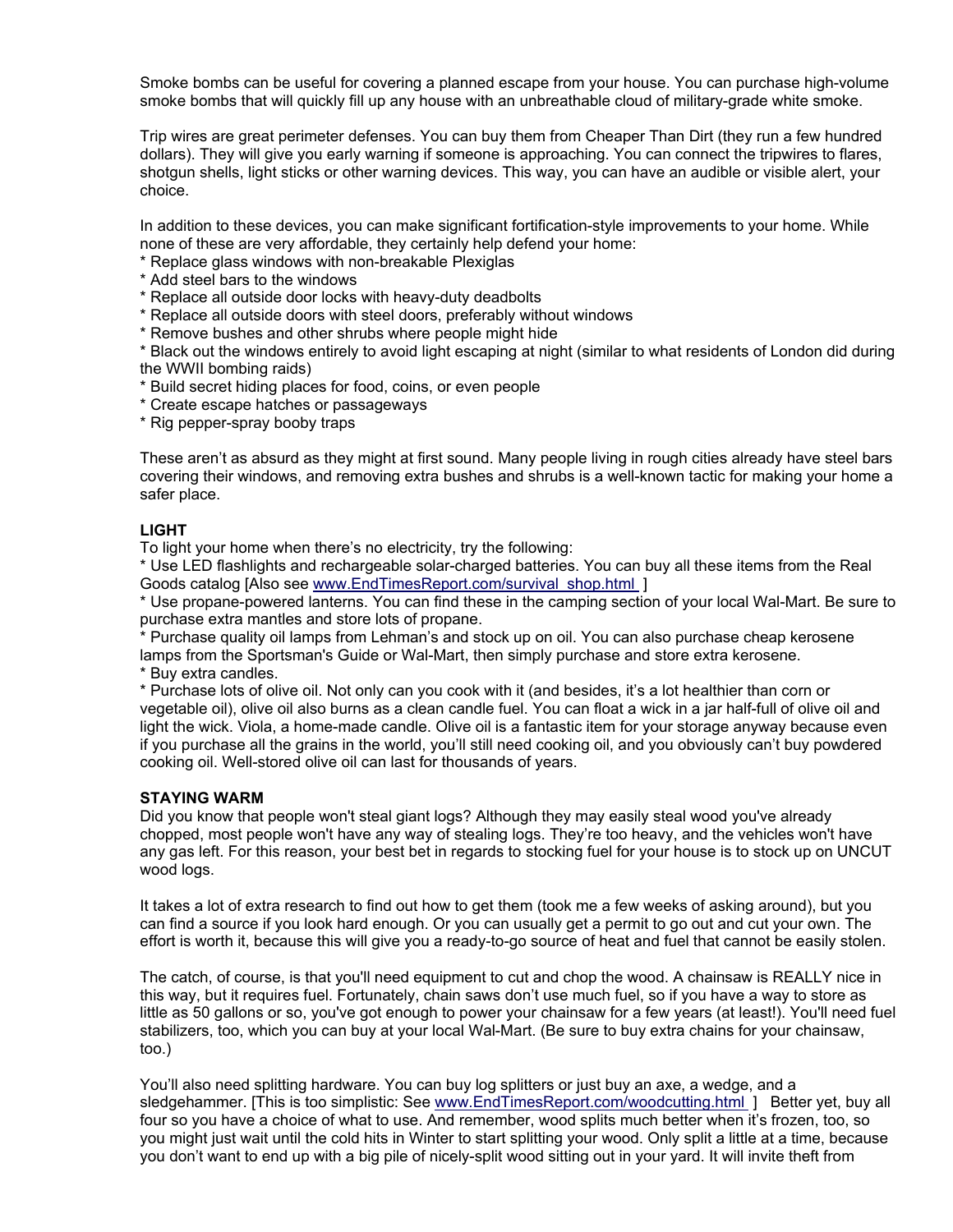people who don't have any. If you already have trees on your property, you're all set. Cut down about 4-5 cords right now, so they can start drying out, then chop them as you need them.

A "cord" of wood, by the way, is a volume measurement. It's 8' x 4' x 4', or 128 cubic feet of wood (stacked). Some people that sell wood will try to rip you off, so make sure you know what you're buying. If you purchase logs, it's better to get a price per linear foot, based on the diameter of the log. For example, you might ask for logs that are an average of 10" in diameter, and you'll ask how much the charge per linear foot would be. Something in the range of \$1 - \$2 would be great. [See www.EndTimesReport.com/storing\_firewood.html]

## **Relations With Neighbors**

I've already mentioned the importance of getting along with your neighbors. It really is crucial to your citybased survival plan. The best situation to be in, as mentioned before, is to have neighbors & other church members who are aware of the issue and who are getting ready for it by stocking their own food, water, and other supplies. Every neighbor & member that becomes self-reliant is one less neighbor or member you'll have to support.

The range of neighbor situations, from best to worst, is as follows:

\* Best case: your neighbor is current Recommend holder, is aware of and both temporally & Spiritually prepared for an emergency with their own supplies and training.

\* Good case: your neighbor is aware of a potential crisis, and even though they don't have their own supplies, they're willing to help defend yours as long as you share

\* Bad case: your neighbor is a non-member that didn't prepare for it, figuring they would just steal from you if things got bad. They are aware of YOUR supplies but don't have their own.

\* Worst case: your neighbor isn't aware of anything, he is anti-mormon and he's a violent, angry neighbor just released from prison. He is going to be caught off guard by the ensuing events and will likely attempt to use violence to get what he needs or wants.

Your decision on whether to stay in the city may depend greatly on the quality and quantity of your neighbors. If you do live in a bad neighborhood, do what you can to relocate. If you live in a good neighborhood, do the best you can to educate and inform your neighbors. This might well be the most important missionary work you ever do for your own temporal salvation!

#### **Gun Control in the Cities**

No matter how you felt or thought about gun control in the past, it's time to face disaster-induced reality. The gun-control politicians (and the people who supported them) have placed Americans in a situation where not only can the police not protect us in a timely manner, but we cannot lawfully defend ourselves. Criminals unlawfully have firearms; citizens lawfully don't. Intentionally or otherwise, gun-control supporters have created a situation where an unfortunate number of innocent men, women and children are going to be in danger during a crisis simply because they could not obtain the tools of self-defense.

It also happens that the cities where the rioting will likely be the worst are precisely the cities where firearms are most likely to be banned from lawful ownership (and where criminals may wield near-absolute power for a while.). Perhaps when society recovers from it, we can review the fallacy in the cause / effect logic that keeps people voting for gun-control laws, but in the mean time, millions of people are going to have to resort to breaking the law in order to protect their families. And yes, you too will have to resort to breaking the law if you are to acquire a firearm in an area where guns are entirely banned from private citizens (like New York, Los Angeles, etc.).

After the disaster hits, if the rioting gets really bad, we're going to see local police begging law-abiding citizens for help. Your firearm will be a welcome addition to the force of law and order, believe me. No local cop is going to mind you having a handgun if you're manning a roadblock protecting a neighborhood of families with children. Act responsibly, tell them what you're doing, and they'll probably give you a big thanks. But if you're carrying a gun while you smash a window of the Wal-Mart and walk off with a stereo; well that's a different story. Be prepare to get shot.

See, cops don't mind private ownership nearly as much as we've all been led to believe. I know, I work with law enforcement officers in a small town, and I ask them about topics like this. When the crisis hits, they'll be more than happy to have your cooperation. We're all going to need as many law-abiding gun-toting citizens as possible in order to fend off the criminals and establish some degree of order.

#### **One More Reason To Move Out**

If you really feel you need a firearm to protect yourself and your family, your best bet may be to move to a city